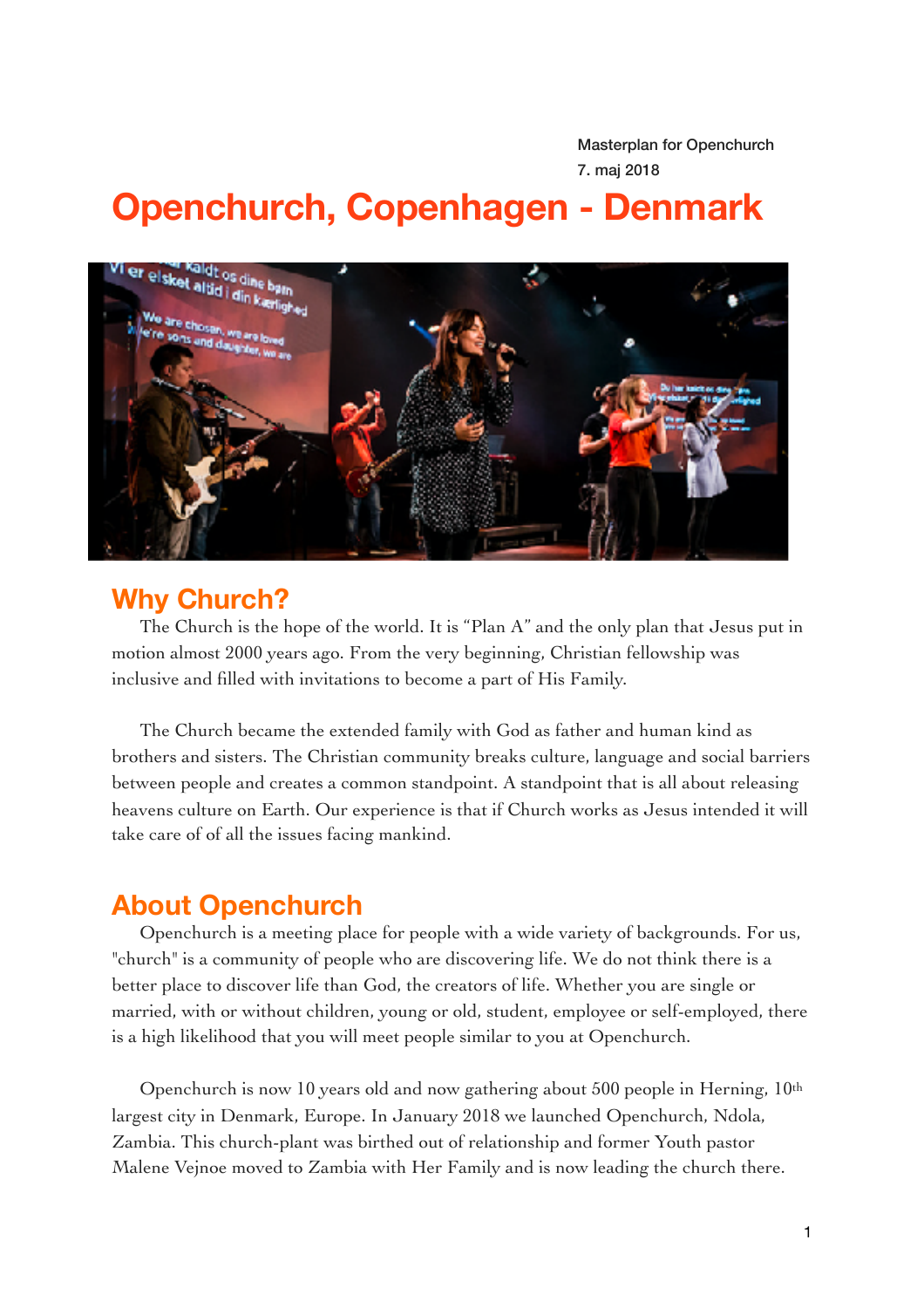"Planting new churches is the most effective evangelistic methodology known under heaven."

*-C. Peter Wagner* 



Openchurch is zooming in on Copenhagen, the capital of Denmark. A city with less than 0,7% going to church on a Sunday in a City of 1.308.893 people(2018). Like Zambia this church-plant is birthed out of relationship as one of the four founding pastors couples of Openchurch, Herning. Christina & Thomas Christensen will head up the plant in Copenhagen, together with a great team.

# **About Copenhagen, Denmark**

Copenhagen(CPH) is growing. Since 1995 there is become 28% more people, and population growth is expected to continue towards 2030. CPH is a young city with a large proportion of young people citizens and has Denmark's lowest average age of 35.9 years.

CPH is on the shortlist every year as one of the worlds most liveable cities and also Denmark is named every year as one of the happiest nations in the world. Even with all this "good news" Denmark is becoming more and more secular and godless. The message of hope is needed more than ever, with almost 1 in 6 people on antidepressants and so many who live in disstress and depression. The gospel need to be reintroduced to Denmark and CPH.

With Openchurch, Herning already winning Danes who are far from God, the DNA for a soul-winning Church reaching Danes is already established and we are ready to launch in more Danish cities and Europe. Starting in the youngest and fastest growth areas in the our Nation.

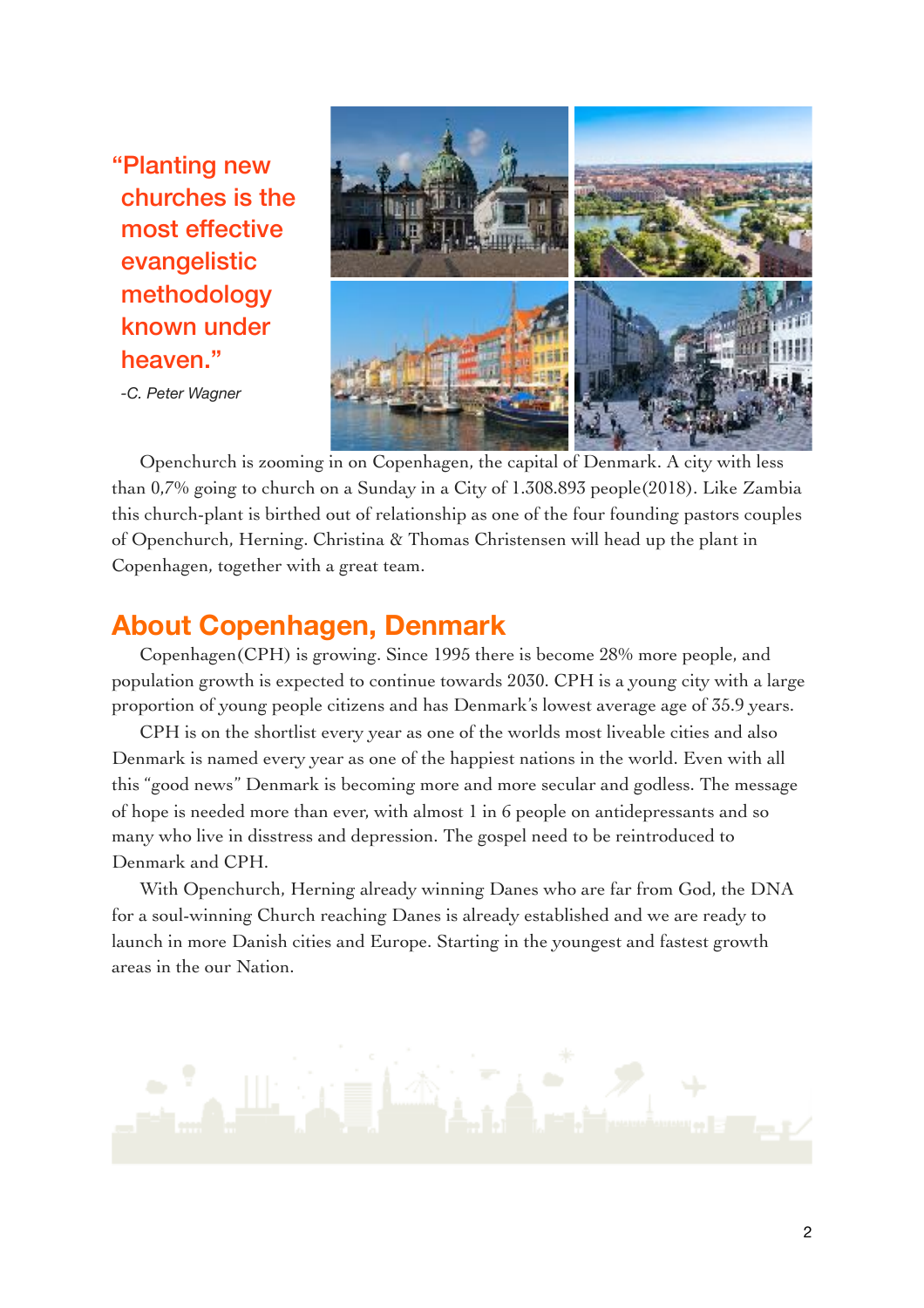# **MEET THE TEAM**

#### *Lead pastors*

*Christina & Thomas Christensen* 

Have been pastoring for 15 years. The last two years Thomas has been helping planting churches in Albania, as well as doing ministry around the world. Both native to Copenhagen and have a burning desire to see the City won for Jesus.





#### *Keizia & Eik Bidstrup*

After pastoring for more than 20 years. Eik is now working in politics and is currently mayor of one of the cities of CPH. Burns with a passion for Church planting and entrepreneurship.

#### *Celine Kjær & Simon Hrivňák*

After two years of bible college they are moving to Copenhagen and have a vision and heart to reach the next generation. Both are also very skilled musicians.



Beside the three couples there is further more five other couples and some young single people that will make up the Leadership- and Core-team. We aim at a leadership team of about 8 people and Core-team made up of about 30 people. Before we are ready to Launch we need a critical mass of 50 people to join our launch-team.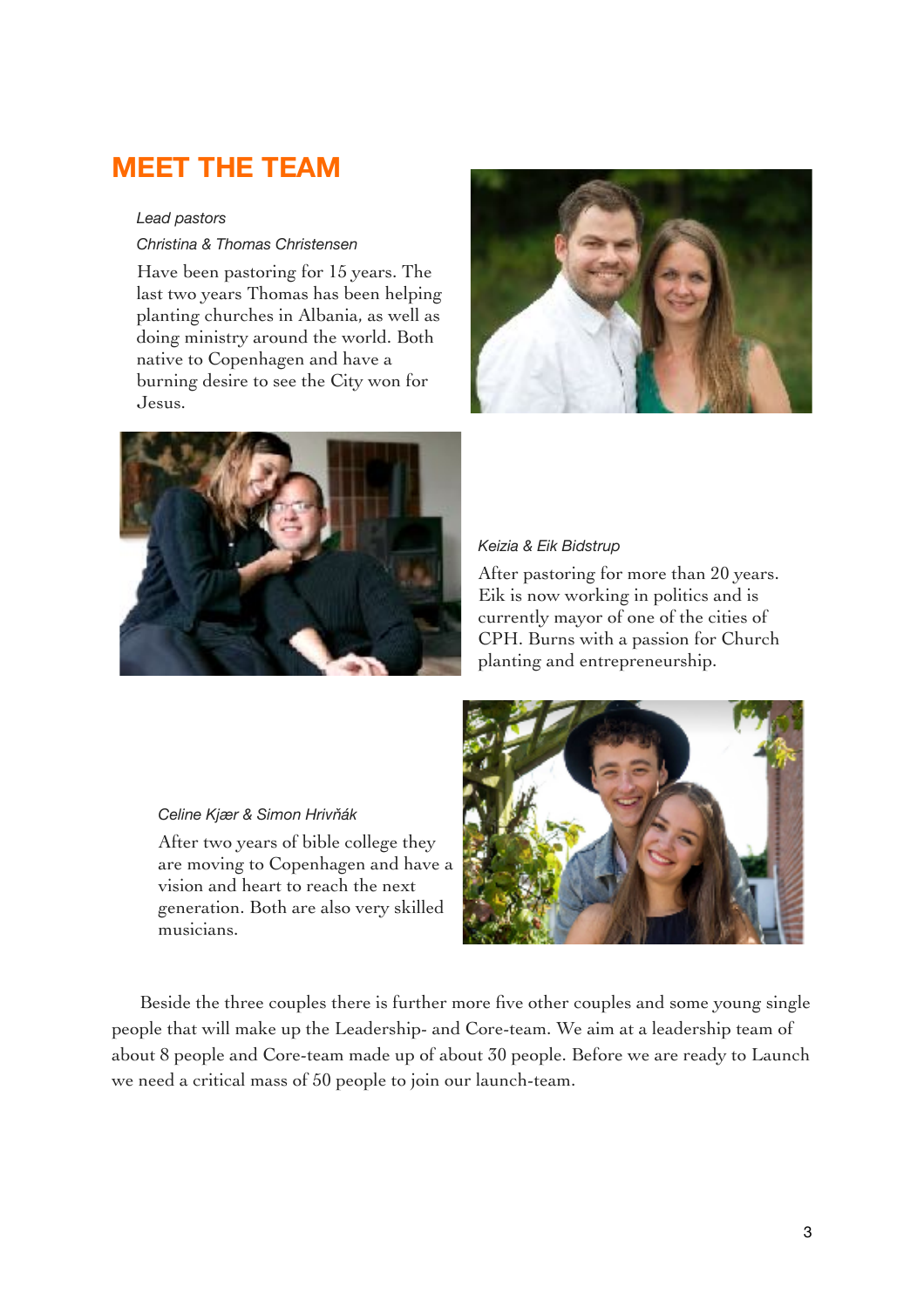# **Target-group**

Our launch target-group is young people in transition, but from the start we will attract people for the Core-team in the age group between 18-46 years old, but our target is effected by the fact that the average age-group in CPH is 35.9 years old. The area we find us in is even more youth-full and with a growth rate from 18%-51% - see the Growth map of Copenhagen to the right side  $\rightarrow$  This is the young people and young families area. With new buildings shooting up every day also in the next 10 years this will be the largest growth area.



# **How do we reach, disciple and send people.**

Jesus was very intentional in the way he reached, discipled and sent people. When He met Andrew He just invited him to "come and see", hangout and have fellowship. Jesus did not leave people here, but He challenged them to "come and follow him". Furthermore He invited them to deeper fellowship and stronger commitment to "remain in Him" and through us finding out who God is. We also find out who we are, what our strength and abilities to serve in according to the gifts God has giving us. With this as a foundation Jesus then challenged His disciples to not just remain in the secure and safe zones but challenge the status quo and go out in to the whole world.

Basically we see four levels that we will invite people to participate in:

- 1. Social gatherings movement from community to being part of a tribe.
- 2. Engaging fellowship movement from tribe to congregation.
- 3. Get in shape movement from congregation to commitment.
- 4. Missional call movement from commitment to commissioned.

To create movement between the different stages, we have seen a succesfull integration of the Saddleback Class system. We have used it for the last 10 years. It has been translated into Danish and changed a bit to fit our culture and setting.

# **THE VISION**

The Vision of Openchurch; "We Inspire people to experience God and Imitate Jesus."

Our vision will be expressed in the following three priorities:

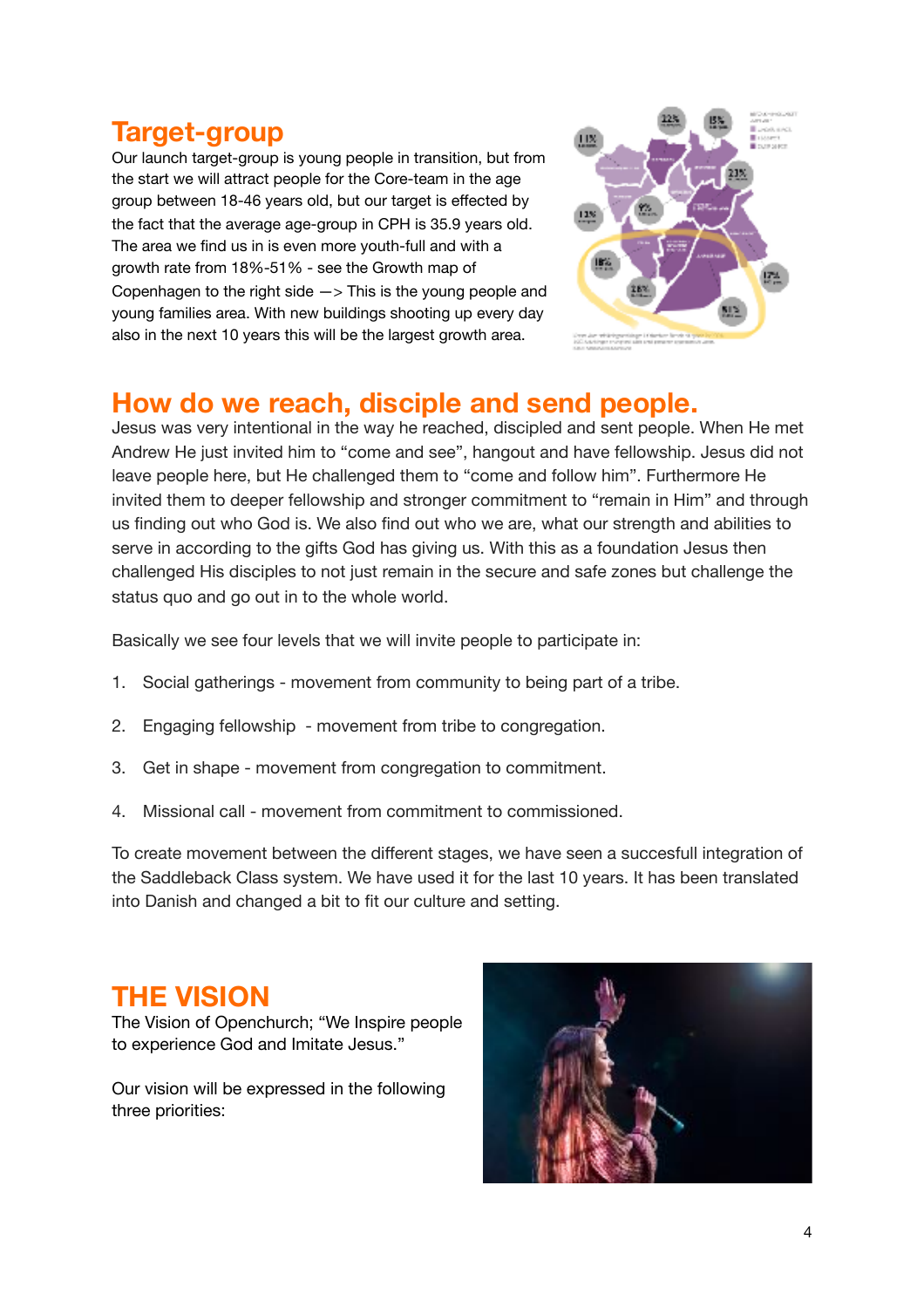### **God-Centered**

Christ is the Centre of the Church – His bride, whom He died for. As a Church our focus is Father, Son and Holy Spirit, and the Word of God the foundation for teaching and life. We desire to reflect the hope found in Christ, restore children back to the Father's love, and walk in the power of the Holy Spirit. Our services are a celebration of the life we have in God as we corporately come together to worship and feed from the Word. All members are encouraged to walk in discipleship and a lifestyle of worship. "How awesome is this place! This is none other than the house of God; this is the gate of heaven." Genesis 28:17

### **Purpose-Driven**

The church by design is missional in its purpose; we are to bring the lost home into a loving family. As a church body we are united in a Kingdom purpose to reach and influence people in our community, in our nation, and to the ends of the world. Leadership exists to train and equip people to reach their full potential, to discover, grow and use their gifts for the expansion of the Kingdom. We want to be outward focused in everything we do – without compromising our devotion to God. We want to express relevance, creativity and excellence.

"The church, you see, is not peripheral to the world; the world is peripheral to the church. The Church is Christ's body, in which he speaks and acts, by which he fills everything with his presence." Ephesians 1:22-23 (MSG)

### **People-Focused**

Church is a family of all ages, where generations come together in unity. The church family is a safe place where broken lives are being restored and brought into fullness. All believers are on an ongoing journey towards maturity; always growing in our love for God and people. This journey is done in loving community with other believers. Our communication and style is lively, relaxed and contemporary marked by a strong sense of personal belonging.



# **MISSION STATEMENT**

Therefore we want to be so **generous** that we add value to society, so **compassionate** , that we touch every single person, so **vibrant** that we make sense in our time, so **authentic** that we put God first, so **courageous** that we make room for diversity and help people find their God given purpose in life.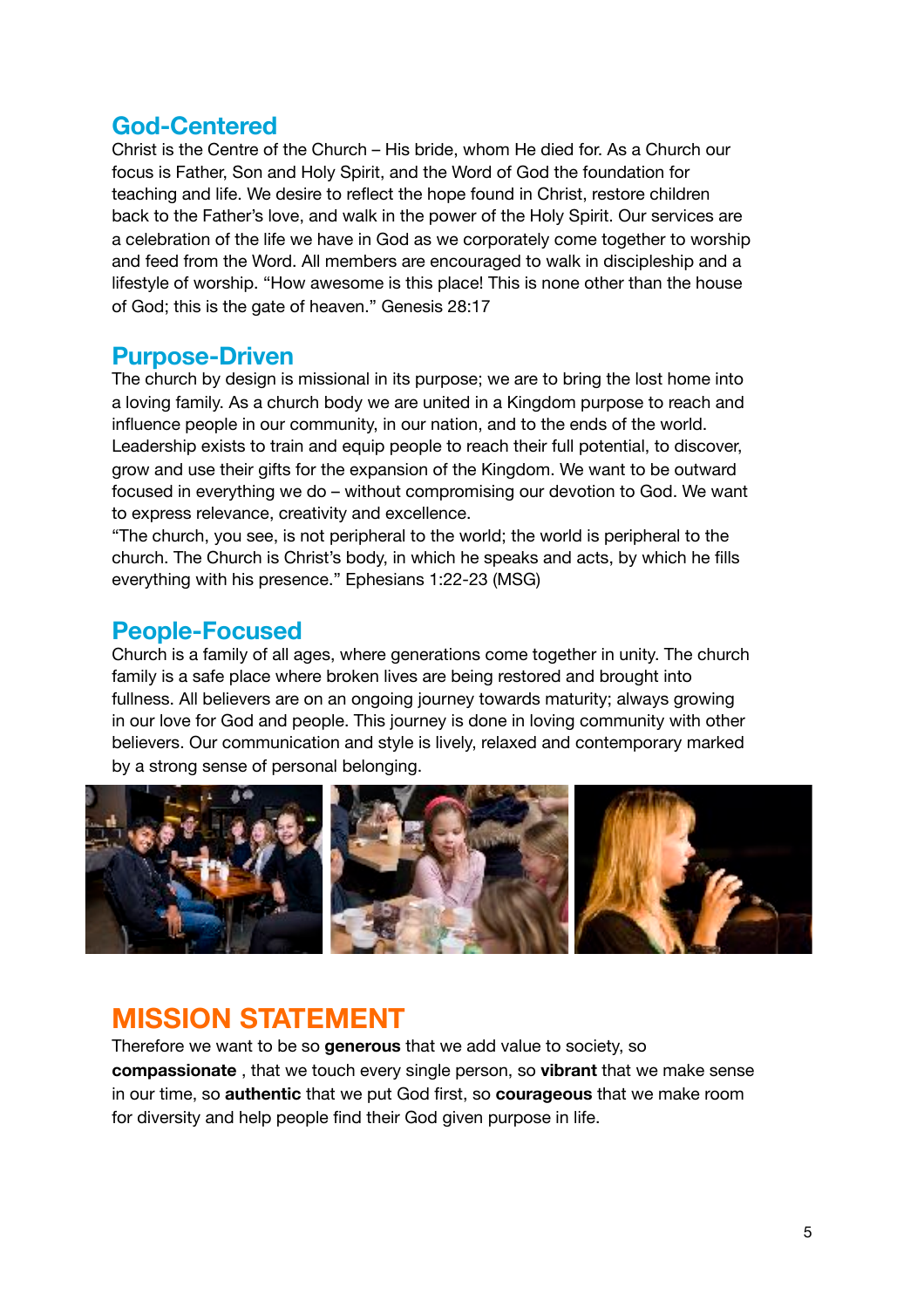We want to build an untraditional church that is fun and easy to be a part of, where people flourish in their gifting and calling. A creative environment that inspires excellence and innovation.

# **The church that we see**

We want a church where the lost find a home and are welcomed into a loving family of believers, where people grow in authentic community as a natural part of everyday life.

We want a church led by men and women, who will lead with a servant heart and lay their lives down to equip ordinary people to live extraordinary lives, and influence all spheres of society.





We want to create worship that reflects God at work in our world today. People joining in joyful praise and reverent worship that glorifies our King.

We want a church of diversity. Different cultures and people groups equally valued and loved. People freely expressing their devotion to God and growing in a personal relationship with Him.

We want to communicate a clear message of hope through Jesus Christ. A church built on unalterable values, but always in beat with the current culture in how to present the gospel.

We will be devoted to prayer, releasing heaven on earth. A church so dependent on the Holy Spirit that nothing will stop it or be able to stand against it; a church where the supernatural is natural.

We want to be a resourceful church marked by generosity and integrity. A church intentional about the Great Commission, and setting new



standards for social and spiritual work in the society.

We will gather generations under a clear vision. A church that comes alongside parents to raise, train and equip the next generation as devoted followers of Christ.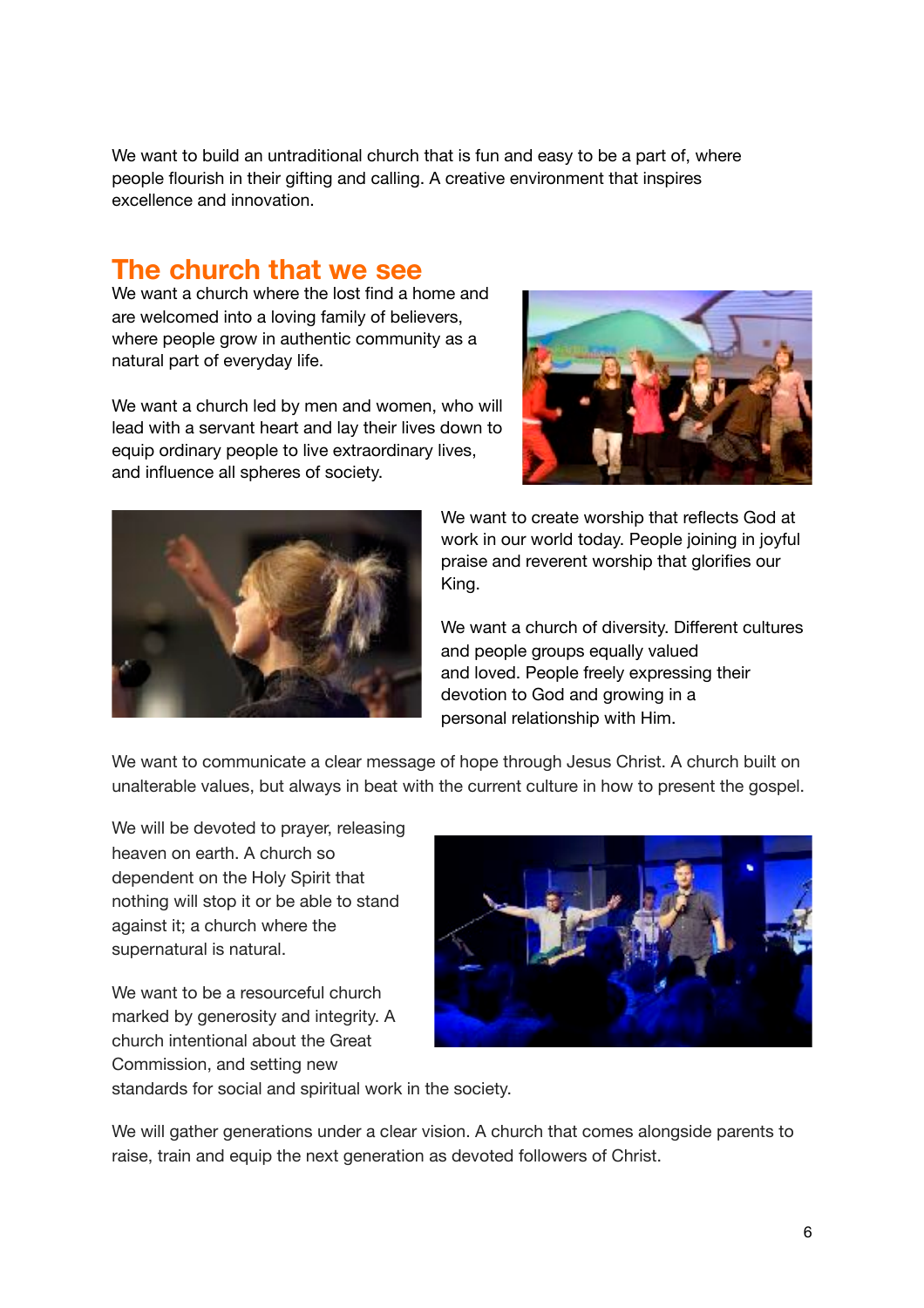# **Get involved**

You are reading this because we need your help to launch a church in Copenhagen. First and foremost we need prayer partners. We have already seen God do wonderful things, but we need Him more and more everyday. So thank you for lifting us in prayers. See prayer topics below. Secondly Copenhagen is a expensive city to plant a Church, so we need financial partners to help us with establishing the church.We expect to be totally self-reliant within 3 years (see the budget below.) Lastly we need a strong launch team and if you want to become a church-planter intern or know somebody moving to Copenhagen let us know. Help at Openchurch, CPH by investing your time, talents, and treasures.

#### **Pray**

For the people of Copenhagen. That 99,3% would come to know that God loves them. For our leadership-, core- and launch-team. For the doors to open and the road made smooth. For protection and unity. For strong and healthy families. For the finances that God will provide what we need, when we need it.

### **Give**

-Consider giving a one time gift for startup cost.

-Consider giving a monthly gift for a year or two/three years commitment.

-Our goal is to be self sustaining by year 3

# **Strategic Partners reference**

We believe the best way to reach people far from God is through the local Church. Its our desire to plant churches where God opens the door through friends and ministry-partners. We have know Christina and Thomas for about 13 years and I´m thrilled to partner with them to plant a new church in Copenhagen.

**Openchurch, Herning, DK**

Senior Pastor, Lars Bo Olesen

# **Our Desire**

We will expect to be self-reliant within three years of the pre-launch, We already have most of the soundgear, almost free offices and a midtweek gathering-place. Also most of the saleries are covered by the leadership-team. We will aim at being self-reliant in 2020 and in 2018 we will be able to cover 33% of the expenses within the leadership team. in 2019 we should be able to cover 66% of the overall cost.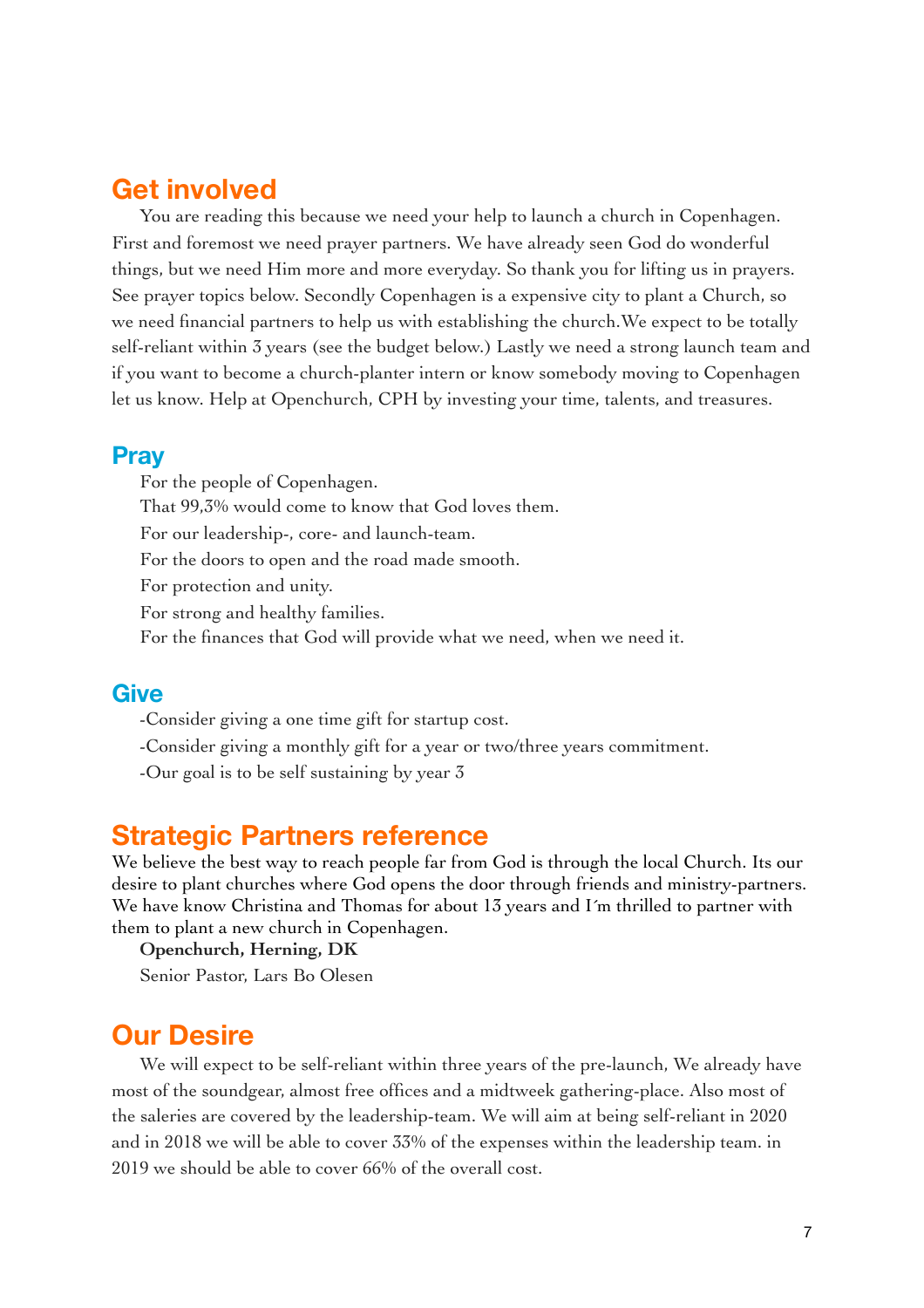#### **Openchurch, Copenhagen**

**Budget 2018 (33% self-reliant) Budget 2019 (66% self-reliant) Budget 2020 (90% self-reliant)** 

| <b>INCOME</b>                 |          | <b>INCOME</b>                |          | <b>INCOME</b>               |            |
|-------------------------------|----------|------------------------------|----------|-----------------------------|------------|
| Tithing (leadership team)     | 14.000\$ | <b>Tithing &amp; Gifts</b>   | 46.000\$ | <b>Tithing &amp; Gifts</b>  | 83.000\$   |
| Gifts (launch team)           | 2.0005   | Gifts (launch team)          | 16.000\$ | <b>Outside Fundraising</b>  | 8.000\$    |
| <b>Outside Fundraising</b>    | 15.000\$ | <b>Outside Fundraising</b>   | 14.000\$ | Support from other churches | 5.000\$    |
| Support from other churches   | 11.500\$ | Support from other churches  | 10.000\$ |                             |            |
| 42.500\$<br><b>ALL INCOME</b> |          | <b>ALL INCOME</b>            | 86.000\$ | ALL INCOME                  | 96,000\$   |
|                               |          |                              |          |                             |            |
| <b>EXPENSES</b>               |          | <b>EXPENSES</b>              |          | <b>EXPENSES</b>             |            |
| <b>Staff salaries</b>         | 11.200\$ | <b>Staff salaries</b>        | 27.000\$ | <b>Staff salaries</b>       | 28.800\$   |
| Equipment                     | 6.0005   | Equipment                    | 12.000\$ | Equipment                   | 14.000\$   |
| Media and marketing           | 9.0005   | Media and marketing          | 14.000\$ | Media and marketing         | 20.000\$   |
| <b>Facilities</b>             | 11.000\$ | <b>Facilities</b>            | 18.000\$ | <b>Facilities</b>           | 19.200\$   |
| Savings                       | 4.810\$  | Savings                      | 9.100S   | Savings                     | $9.600$ \$ |
| <b>ALL EXPENSES</b>           | 42.010\$ | <b>ALL EXPENSES</b>          | 80.100\$ | <b>ALL EXPENSES</b>         | 91.600\$   |
| 33%<br>66 %                   |          | 33 %<br>66 %<br>$\mathbf{1}$ |          | 10 %<br>90 %                |            |

# **Our Goal**

The following will be a guiding principle in distribution a healthy distributing key for sustainable growth. We wish to be good stewards of what God gives. We will aim at using:

| 20% On Activities | - 10% On Outreach       |
|-------------------|-------------------------|
| 20% On Facilities | $-10\%$ On Savings      |
| 30% On Staff      | - 10% On Administration |

# **Our Need**

Healthy things grows and this is true with churches as well. The launch-team consist of a mix of 6 veteran church-planters and a group of freshly young "out of bible college" people. This means that we will have a great mix of youthful drive and the backbone of experience and knowhow. Also the connection to the "mother church" and a 3 hour drive will give us the support system that is needed to succeed with a church plant in a secular and unreached city. We need to raise more prayer- and financial-support. The finances will go toward out-reach, media and for rent/facilities.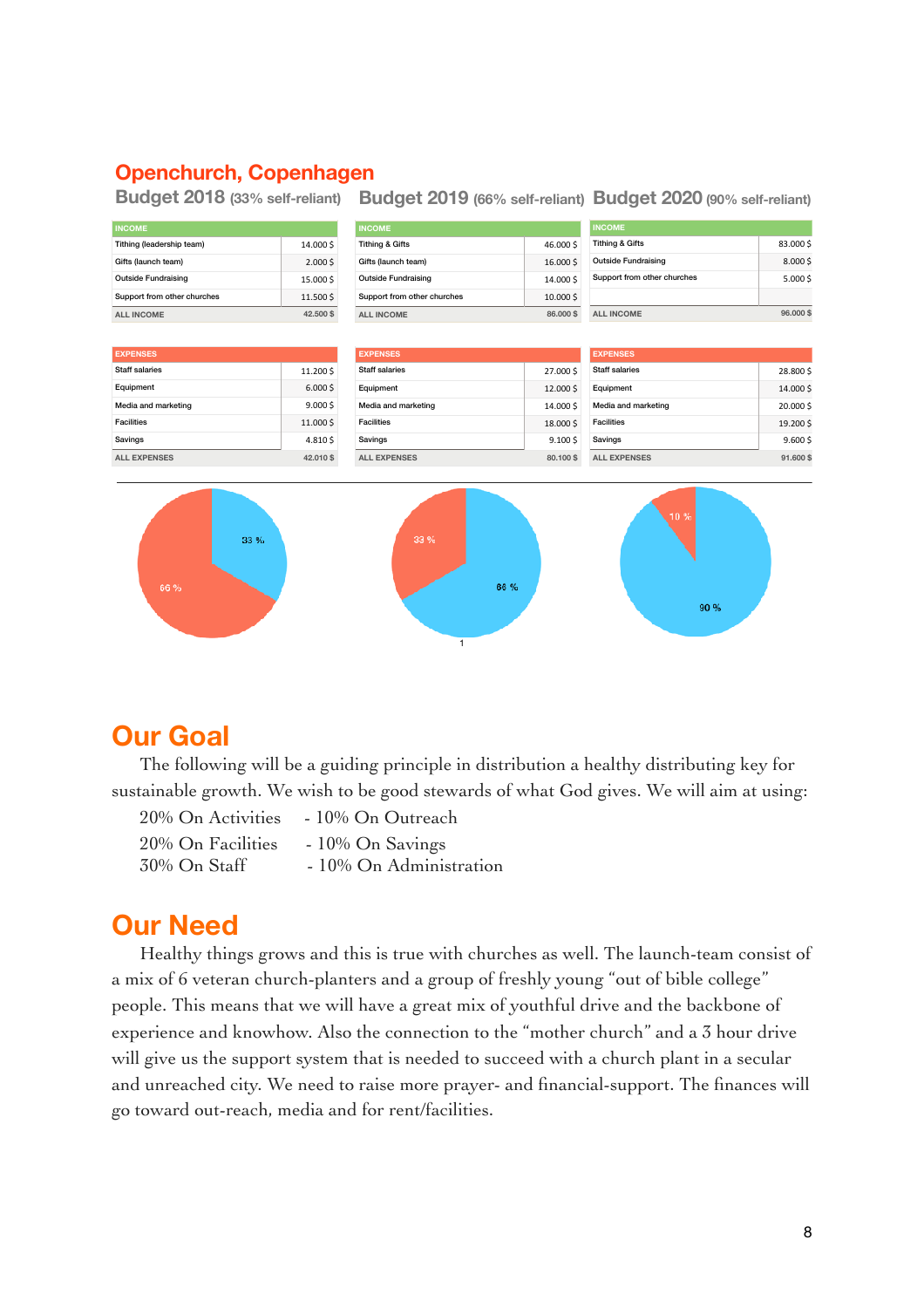# **Strategic Plan and milestones**

### **Phase 1.** (April-July 2018) - **Planning Stage**

Develop Masterplan for Openchurch CPH Recruit Leadership- and Core-team Establish Openchurch as a entity in Copenhagen (adresse, contact info and so on) Develop administration (bank account, offices) Break the news - Making website and social media ready Help with transition for team moving to Copenhagen Establish and meet monthly with the leadership team (8 people) Defining roles and responsibilities with-in the launch team.

### **Phase 2.** (August - December 2018)**Preparing for launch**

Office preparation Find location for "Pulse" gatherings (vision) monthly Monthly "Pulse" (vision-night) Training life group leaders Begin meeting with the core team (30 people)

### **Phase 3**. (January-april 2019)**Practise**

Continue Training of life group leaders Take in 7 Interns to live and work fulltime in the church Monthly services (high octane) Continue Monthly "Pulse" (vision-night) Monthly "Social" (outreach-night) Lift Conference at Openchurch, Herning (15-16 march2019) Easter Service (21.April.2019)

#### **Phase 4.** (April-august 2019) **Launch** Openchurch, Copenhagen

Begin meeting with launch-team (50 people) Launch bi-weekly life groups Pentecost Sunday service (9.June.2019) Launch weekly services Recruit future Church planters

### **Phase 5. Repeat** phase 1-4

Launch church planting hub Release and send the next team to plant another Church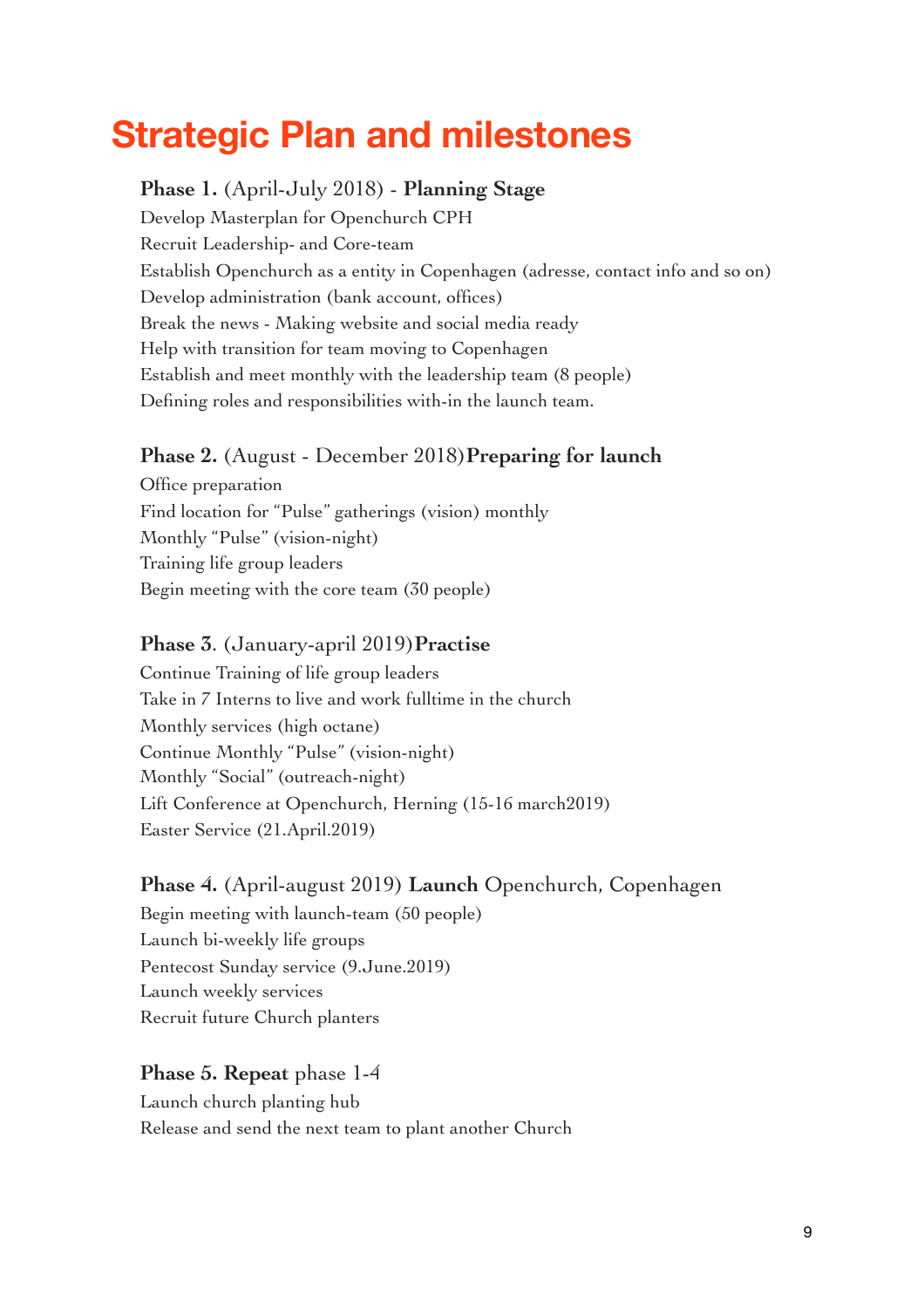# **What we believe God**

God is the Creator and Ruler of the universe. He has existed from eternity as 3 persons: God the Father, God the Son and God the Holy Spirit. This is what we call the Trinity; mutual equality, living in complete unity, and together one God. *Gen 1:1, 26, 27, 3:22, Psalm 90:2, Matt 28:19, 2. Cor. 13:14, 1. Pet. 1:2*

### **Jesus Christ**

Jesus Christ is the Son of God *(John 3:16)* He was born of the Virgin Mary. (*Is 7:14*) He lived a Sinless life *(2 Cor 5:21)* and gave himself as the perfect sacrifice atoning for the sin of all people by dying on the cross. *(Heb 10:1-14)* After 3 days he rose victoriously from the grave *(Luke 24:1 7)* and defeated sin and death for all eternity. He ascended to Heaven, sits at the right hand of God the Father and intercedes for us. *(Heb 7:25)* One day Jesus will return to earth to reign as the King of Kings and Lord of Lords, *Matt 1:22-23, Isa. 9:6, John 1:1-5, 14:10-30, Acts 1:9-11, Rom.1:3-4, 1. Cor. 15:3-4, 1. Tim 6:14-15, Tit. 2:13*

# **The Holy Spirit**

The Holy Spirit is equal to God the Father and God the Son. He is present in the world to draw People's attention to their need for salvation through Jesus Christ. The Holy Spirit lives in every believer from the moment, they become born again. *(Acts 2:38-39)* The Holy Spirit gives power, understanding of spiritual truth, and guidance to live a godly life. *(Acts 1:8)* He gives every believer spiritual gifts for the edification, exhortation and comfort of the Church, which is the body of Christ *(1 Cor 12:4-11)* As Christians we pursue to daily life under His guidance, and can receive

the baptism of the Holy Spirit with signs following. *(Matt. 3:11)(Acts 2:4) John 16:7-13, 14:16-17, 2. Cor. 2:12, 3:16, 14:1, 17, Gal. 5:25, Ep. 1:13, 5:18*

### **The Bible**

The Bible is God's word to us. It was written by people under the divine inspiration of the Holy Spirit. It is the final authority for Christian faith and life. Because the Bible is inspired by God, it is the truth without any mistakes. *Psalm 12:6, 119:105,160, Prov. 30:5, Matt. 24:35, 2. Tim 1:13, 3:16-17, 2 Pet 1:20,21*

### **Mankind**

Man is created in the image of God, *(Gen 1:26,27)* and is the highest order in God's creation. Though everyone has great potential, we are all destroyed by disobedience towards God which is Called sin. *(Rom 3:10-12)(John 3:3)* Sin separates us from God, we are totally lost and hopeless Without him. We can only be restored to fellowship with God and fulfill our true potential through acknowledging our sin and receiving His gift of salvation through Jesus Christ. *Gen. 1:27, Psalm 8:3-6, Isa. 53:6a, Rom 3:23, Isa. 59:1-2*

### **Salvation**

Salvation is God's free gift to us, but we have to receive it. We can never do anything to cleanse Ourselves of sin, it is only by faith in Jesus Christ that we can receive God's gift of forgiveness and salvation from the power of sin. When we repent and turn to Jesus, we become "born again" and receive salvation. Eternal life begins the moment, we accept Jesus Christ as our Lord and Savior. *John 1:12, 14:6, Rom. 6:23, Ep. 2:8-9, Tit. 3:5*